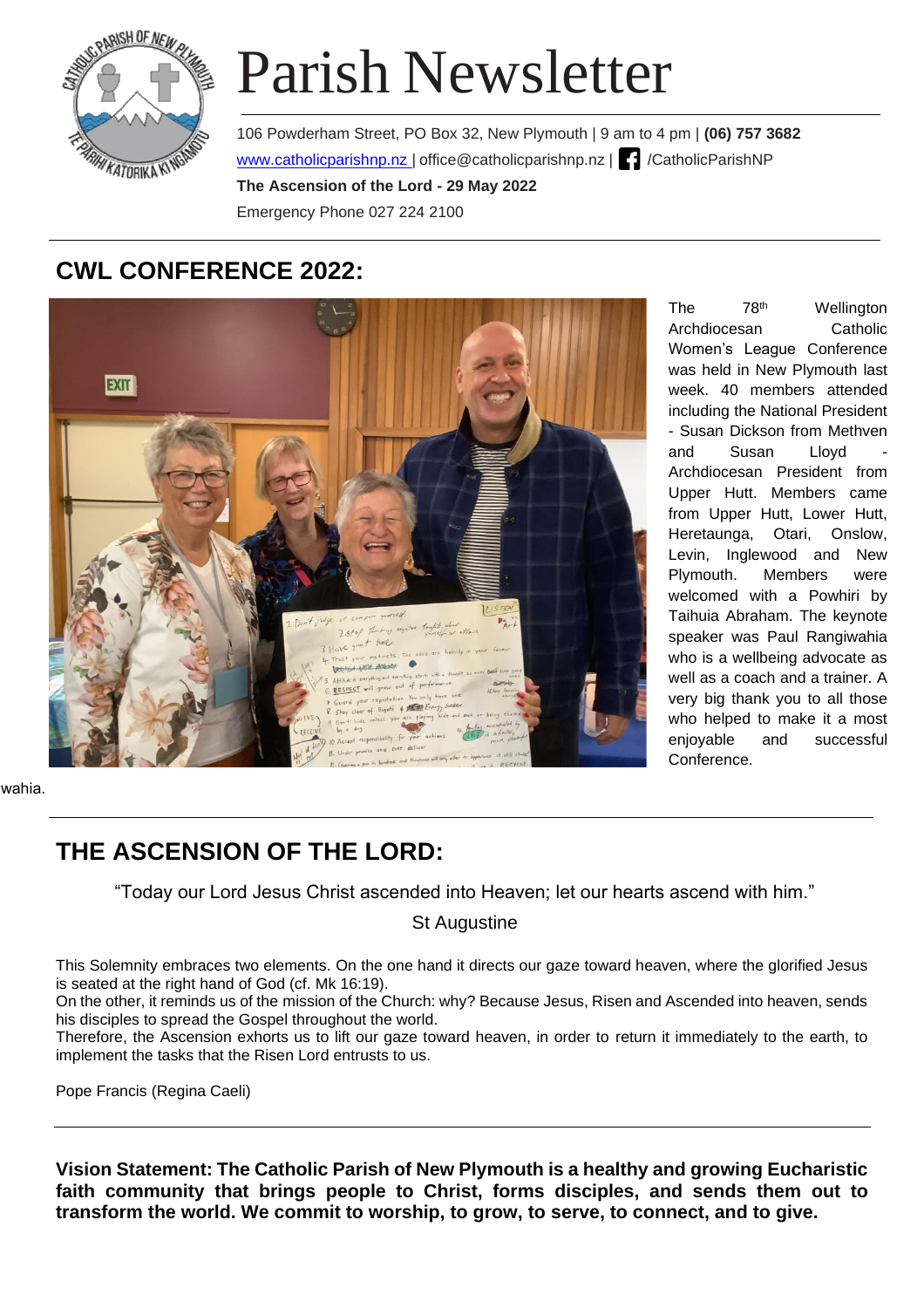# **© COLLECTIONS/DONATIONS**

**April 2022 Collection Totals:**

| <b>Clergy Trust Fund:</b>  | \$7,878,00  |
|----------------------------|-------------|
| <b>Parish:</b>             | \$25,012.00 |
| <b>Seminary Collection</b> | \$3,777.00  |

**PLANNED GIVING DONATIONS: The plate will now be circulated at Mass again. Another sign that a "normality" is coming back.**

**Envelopes can also be dropped off to the Parish Office or popped into our secure letter box at the Office entrance. Donations can be made through internet banking even if you usually give via envelopes. Please use your name and Planned Giving number as references.**

**Please consider moving from envelope giving to online giving or giving by automatic payments.**

**Please contact the Office if you have any questions.**

## **YOUTH GROUPS**

**FRANCIS DOUGLAS MEMORIAL COLLEGE** 

**FRANCIS DOUGLAS COLLEGE:**  This week we

launched a youth group at Francis Douglas Memorial College. This will run every Thursday Lunch time and is run by a group of senior students supported by Rain. We started off with some fun games and next week will have a spaghetti and marshmallow tower construction competition! So come along for the opportunity to win some prizes.

#### **SACRED HEART GIRLS COLLEGE:** Ascend

Youth Group is on a Monday at Lunch, run by Rain and supported by the senior students. This has been running since the beginning of the year and is heaps of fun. There is a weekly challenge which brings out everyone's competitive spirit.

**SHINE - JUNIOR YOUTH GROUP:** This Sunday –  $29<sup>th</sup>$  May, 4pm to 5pm. Shine is for year 4 - 8's and will be held at St Joseph's Hall in the Red-Carpet Room down the end of the hallway past the toilets.



**ILLUMIN8 YOUTH GROUP:** This Sunday – 29<sup>th</sup> May, 6.30pm to 8.30pm at the St Joseph's Hall. "Building love and developing Friendship with Christ." NB. Youth Groups – Shine and Illumin8 are not on next week – Sunday 5th June, due to the long weekend.

# ୍କଠ GENERAL NOTICES

**CWL FIRST FRIDAY LUNCHEON:** 3<sup>rd</sup> June at the OLHC Church, Fitzroy - after the 12:05 Mass. Sales table and raffle, plus lunch for \$7.00. Please join us.

**Tax receipts for the year ending 31 March 2022 are available in the church foyers. The tax receipt can be used to claim a 33% rebate from the IRD. If you made a donation of \$100, the IRD will refund \$33.00. A donation of \$1,000.00 will generate a refund of \$333.00**

**We are at present ordering the Planned giving envelopes for the 2022/2023 year. If you had considered changing from envelope giving to online banking or automatic payments, please contact the parish office and we will arrange this with you. Automatic payments do offer a solution to the withdrawal of cheque facilities.**

**If you have permanently changed from envelope giving to APP giving, please advise the Parish Office and we cancel your envelope number.**

**If you give a cash donation on the plate a change to envelope giving will give you a tax receipt which can generate a rebate from the IRD. Again, the staff in the Parish Office can help you with this.**

**PayWave devices are available in Mass centre** 

**PARKING:** The TDHB have finished using the carparks at St Joseph's Church for the Vaccination Centre. The Finance Committee would like to thank parishioners for their patience and understanding for allowing the people of Taranaki to receive their Covid Vaccinations without concern for where to park.

**KIMI ORA COMMUNITY OF FAITH:** The next meeting will be held this Sunday –  $29<sup>th</sup>$  May, 1pm at the St Joseph's Hall, New Plymouth.

**ANOINTING MASS:** The usual Monthly Mass of Anointing will be held at St Joseph's Church at 11 am on Saturday 4 th June, instead of at the Hospital Chapel.

**YOUTH MASS:** We thank "The Mustard Seeds" for providing the music at the Youth Mass this weekend and to the Sacred Heart Girls for helping prepare the liturgy.

**BAPTISMS:** Congratulations to the children who were Baptised last Sunday at St Joseph's Church and to the Sacred Heart students who were Baptised last Wednesday during Mass at Mary's Chapel.

**PENTECOST SUNDAY:** 5<sup>th</sup> June - you are all invited to wear red or yellow– the colours of Pentecost, to help celebrate.

**ST JOSEPH'S SCHOOL LED MASS:** 9am, Sunday 12th June 2022, at St Joseph's Church

AGM: Sunday 19<sup>th</sup> June 10am at the St Joseph's Supper Room. Come along and meet the new Leadership Team and hear how the parish is doing.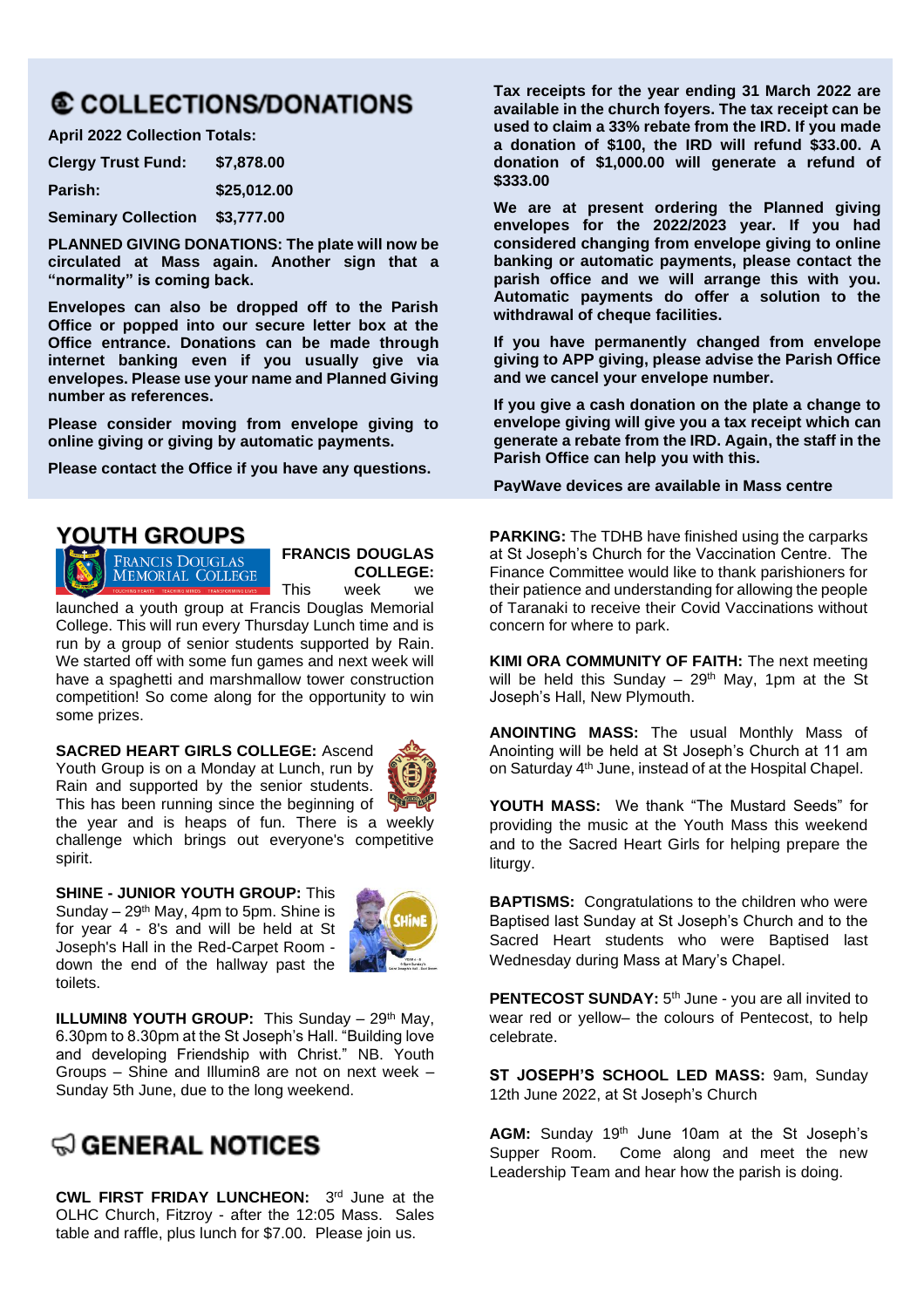## **FROM CARDINAL JOHN DEW**

#### Dear friends,

On January 25, 1959, in the Basilica of St Paul Outside the Walls, Pope John XXIII announced his intention to convoke an ecumenical council. It was at the closing ceremony for the Week of Prayer for Christian Unity.

The Week of Prayer for Christian Unity has been a formal cooperative work involving the Holy See and the World Council of Churches since 1958. Times of prayer for Christian Unity date back to the 1700s.

The Week of Prayer takes place in Aotearoa New Zealand between Ascension Sunday and Pentecost Sunday (29 May-5 June). The theme this year is "We saw his star in the east, and we came to worship him", from Matthew's account of the Magi visiting the infant Jesus.

The star of Bethlehem has meaning beyond Christmas. It is a sign that God calls his people to unity, walks with them, feels their pain, hears their cries, and shows them compassion. It reassures us that though circumstances change, and terrible disasters may happen, God's faithfulness is unfailing.

I ask you to pray this week for Christian unity, even for just a few minutes, so that the witness of all those who follow Christ may be a star, a light for the world. You will find resources to help your prayer on your diocesan website and on [https://catholic.org.nz/.](https://catholic.org.nz/)

#### Cardinal John A Dew

President, New Zealand Catholic Bishops Conference



## **ST VINCENT DE PAUL SOCIETY:**



Photo of the Bishops, from left: Bishop Michael Dooley (Dunedin), Archbishop Paul Martin (Coadjutor, Wellington), Cardinal John Dew (Wellington), Bishop Michael Gielen (Christchurch) and Bishop Stephen Lowe (Auckland)

**CONGRATULATIONS:** Pope Francis has appointed Bishop Michael Gielen as the new Bishop of Christchurch. Bishop Gielen says he is "humbled and honoured" by the appointment.

**NZ BISHOPS CONFERENCE:** The Bishops were in Christchurch last week for one of their regular Conference meetings. If you'd like to get the flavour of the kind of matters they discuss, please go to the following website: https://www.catholic.org.nz and click on the news tab.

**LIVESTREAMED MASS:** 9am Sunday Mass at St Joseph's Church will be regularly live-streamed from the Catholic Parish of New Plymouth YouTube Channel. If you are at this Mass, be aware that you may be captured in the livestream. The recording will be deleted from our YouTube Channel after a week.

**RAT TESTS AVAILABLE:** Taranaki District Health Board has made available to the parish, for those who need them, a quantity of Covid 19 self-tests. (RAT). Please come into the office to collect. This will help us all keep the community safe.

**WE STRONGLY ENCOURAGE YOU TO WEAR A MASK AT MASS.**

**WHARE KAI: Has restarted at St James Hall in Lawry Street Moturoa, after a couple of months of "My Food Bag" type recipe and meal delivery.** 

**Some Mums struggle to get down to the hall because they have pre-schoolers, and their former babysitters have dropped away.** 

**Attendance would pick up if we had someone come to the hall to look after /entertain the children, so Mums can get on with the cooking. We will provide books, toys, paper crayons, playdough etc.** 

**If you are able to help on a Tuesday morning from 9am – 11.30am, we'd love to hear from you. We expect we would have 3-4 children each week.**

**Please call Gabrielle on 758 9228.**

We pray for our deceased family and friends: Stephen Fleming, Clotilda Dias, Cajetan Dias, Anthony Jerry Dias, Aussumption Lobo, Paul Radford, Jim Castle, Vin Miles, Kevin Slattery and Terry Castle.